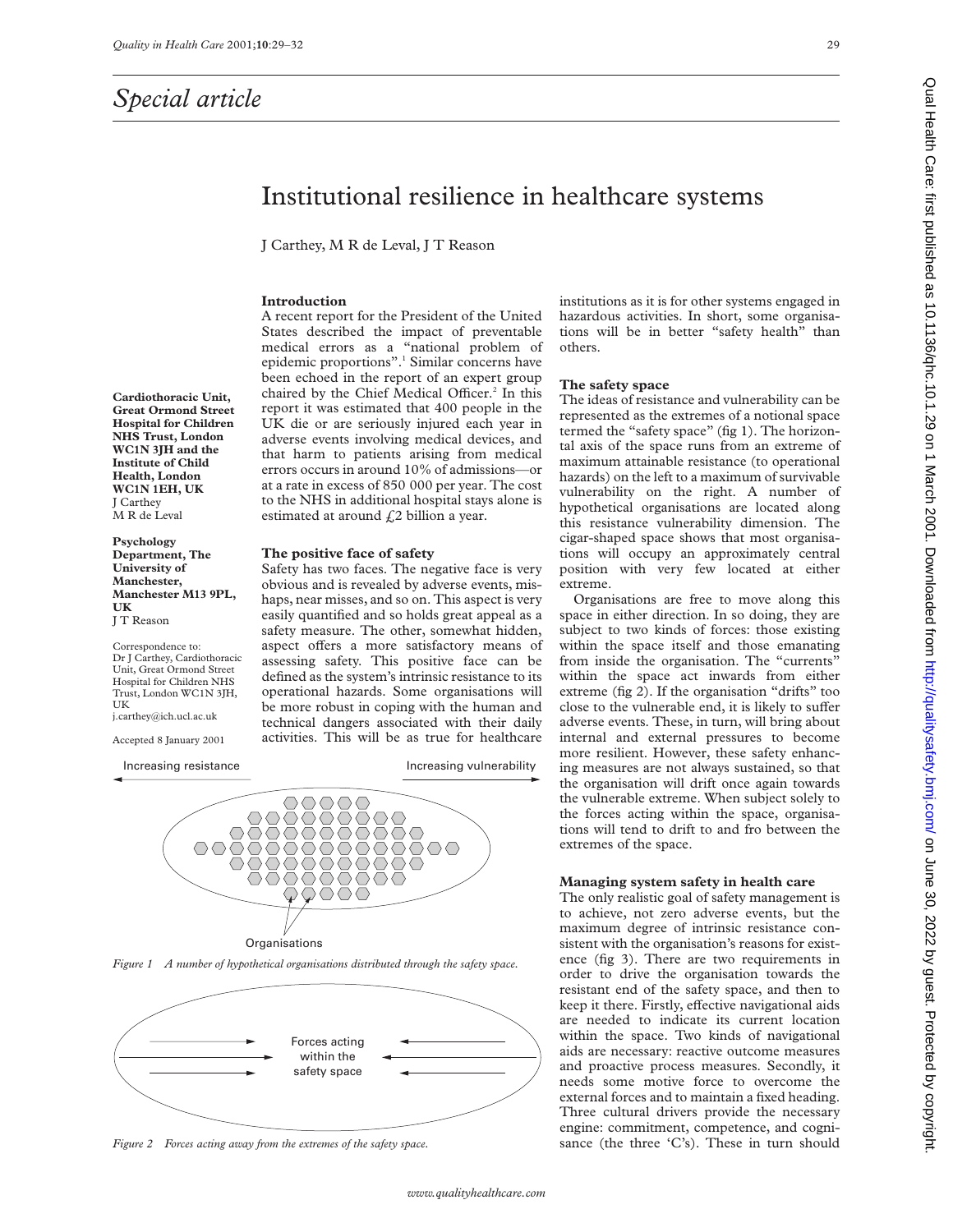

*Figure 3 Summary of the driving forces and navigational aids necessary to propel an organisation towards the region of maximum resistance.*

inform and direct the institution's principles, policies, procedures, and practices (the four  $(P's)$ .

# **Navigational aids**

Reactive safety measures are derived from the collection and analysis of critical incident and near miss data. The advantages and disadvantages of these navigational aids have been discussed in detail elsewhere.<sup>2 3</sup> All such data suffer the disadvantage of being collected after the event. Nonetheless, they provide a rich variety of valuable information.

Proactive measures identify in advance those factors likely to contribute to some future accident. As with the tests used to diagnose a patient's state of health—for example, blood pressure, glomerular filtration rate, haemoglobin and cholesterol levels—safety indicators help to identify the latent conditions that are an intrinsic part of any high technology system. Proactive measures involve making regular checks upon the organisation's defences and upon its various essential processes—planning, forecasting, scheduling, budgeting, maintaining, training, creating procedures, and so on. There is no single comprehensive measure of the organisation's overall "safety health". A more detailed consideration of these diagnostic indicators has been given elsewhere.<sup>4</sup>

Effective safety management requires the use of a combination of both reactive and proactive measures. Together they provide essential information about the system's resilience, and hence its position within the safety space. The main elements of their integrated usage are summarised in table 1.

*Table 1 Summarising the interactions between reactive and proactive measures*

|                                        | Type of navigational aid                                                              |                                                                                                              |
|----------------------------------------|---------------------------------------------------------------------------------------|--------------------------------------------------------------------------------------------------------------|
|                                        | Reactive measures                                                                     | Proactive measures                                                                                           |
| Local and organisational<br>conditions | Analysis of many incidents<br>can reveal recurrent<br>patterns of cause and<br>effect | Identify those conditions most<br>needing correction, leading to<br>steady gains in resistance or<br>fitness |
| Defences, barriers and<br>safeguards   | Each event shows a partial<br>or complete trajectory<br>through the defences          | Regular checks reveal where<br>holes exist now and where they<br>are most likely to appear next              |

# **The cultural drivers**

**COMMITMENT** 

Commitment has two components: motivation and resources. The motivational issue hinges on whether an organisation strives to be a domain model for good safety practices or whether it is content merely to keep one step ahead of regulatory sanctions or litigants. The resource issue is not just a question of money, though that is important. It also concerns the calibre and status of those people assigned to manage system risk and how they are perceived within the organisation.

# **COMPETENCE**

An organisation must also possess the technical competence necessary to achieve enhanced safety. Previous research has shown that competence is a product of several factors, including the methods used to identify hazards and safety critical activities, diversity and redundancy in the defences, $45$  a sufficiently flexible and adaptive organisational structure, $67$  and the collection, analysis, dissemination and implementation of safety related information.<sup>8</sup>

## **COGNISANCE**

Cognisance refers to how the organisation makes sense of its inherent risks and hazards that is, its sensemaking processes.<sup>10</sup> Cognisant organisations maintain a state of intelligent wariness even in the absence of bad outcomes. This "collective mindfulness" of the ever present risks is one of the defining characteristics of high reliability organisations.<sup>11</sup>

## APPLYING THE THREE 'C'S TO HEALTH CARE

Commitment, competence, and cognisance are illustrated in the following two hypothetical examples.

Hospital A invests in patient safety, as evidenced by a well resourced and highly skilled risk management team. The Chief Executive has an open door policy for patient safety, allowing staff to raise issues directly with the highest level of management; he also goes round the wards on a weekly basis. The perception of staff is that he is well informed and responds quickly to any problems that are raised. Trust board and directorate management meetings dedicate time to discussing safety issues alongside financial and business goals. There are formal and informal communication links for patient safety throughout the organisation; in each directorate senior nurses have set up "error focus groups" where they discuss candidly, in an open forum, errors that have recently occurred. These focus groups are carried out in the spirit of learning systems lessons about safety. Similarly, adverse events and near misses are discussed at mortality and morbidity meetings which have cross professional representation (that is, nurses, surgeons, anaesthetists, radiologists, physiotherapists, technicians, etc). A combination of reactive and proactive navigational aids are used. There is a positive incident reporting culture; staff understand the importance of filling in incident reports, and reporting rates are high for both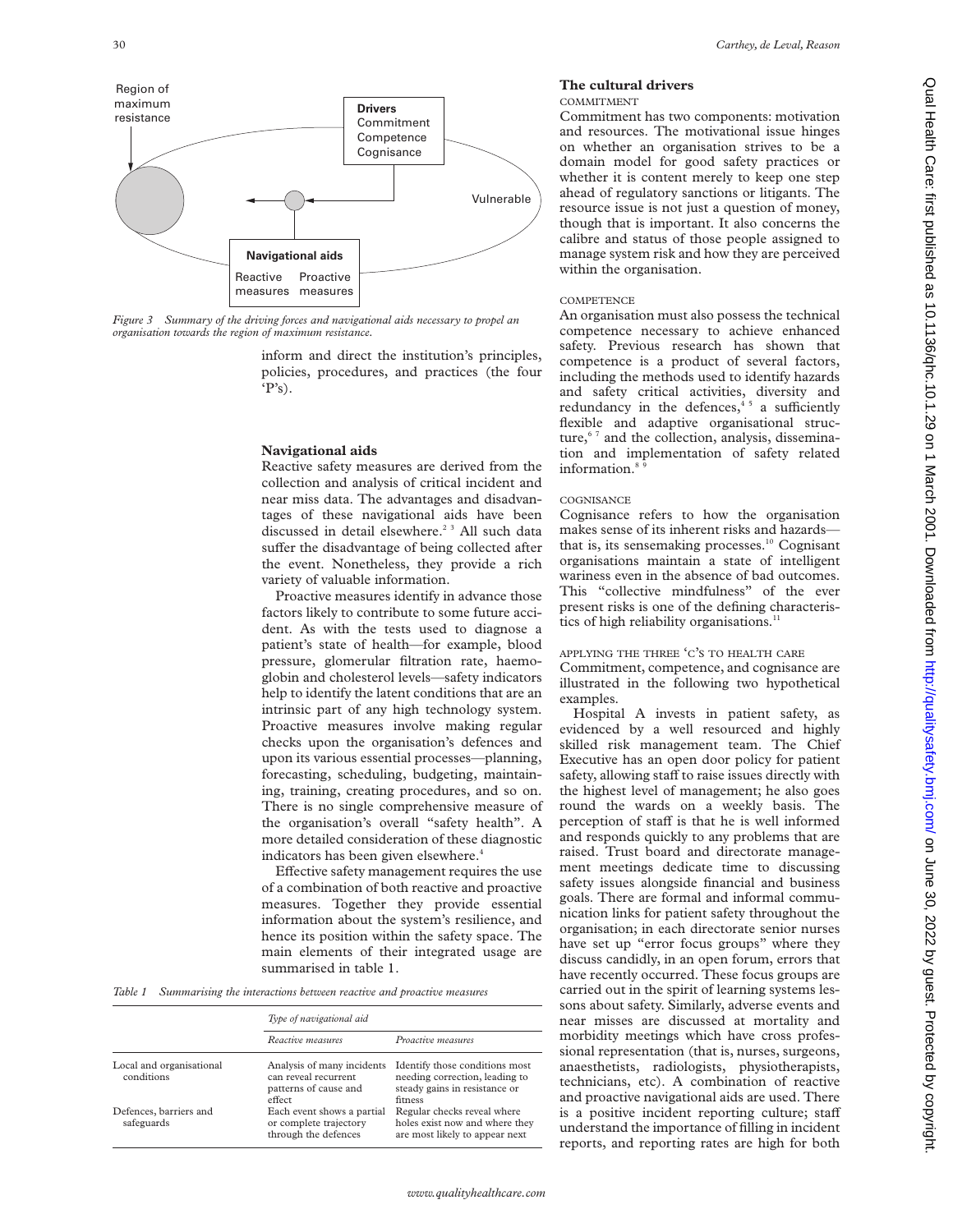### *Table 2 Checklist for assessing institutional resilience (CAIR)*

#### *Indicators of resilience Yes ? No*

- Patient safety is recognised as being everyone's responsibility, not just that of the risk management team.<br>● Top management accepts occasional setbacks and nasty surprises as inevitable. It anticipates that staff will
- them to detect and recover them.
- + Top managers, both clinical and non-clinical, are genuinely committed to the furtherance of patient safety and provide adequate resources to serve this end.
- + Safety related issues are considered at high level meetings on a regular basis, not just after some bad event. + Past events are thoroughly reviewed at high level meetings and the lessons learnt are implemented as global reforms rather than
- local repairs.
- + After some mishap, the primary aim of top management is to identify the failed system defences and improve them, rather than seeking to pin blame on specific individuals. + Top management adapts a proactive stance towards patient safety. It does some or all of the following: takes steps to identify
- recurrent error traps and removes them; strives to eliminate the work place and organisation factors likely to provoke errors; brainstorms
- new scenarios of failure; conducts regular "health checks" on the organisational processes known to contribute to mishaps. + Top management recognises that error provoking institutional factors (e.g. under-manning, inadequate equipment, inexperience, patchy training, bad human-machine interfaces, etc) are easier to manage and correct than fleeting psychological states such as
- distraction, inattention, and forgetfulness.  $\bullet$  It is understood that effective management of patient safety, like any other management process, depends critically on the
- collection, analysis, and dissemination of relevant information. + Management recognises the necessity of combining reactive outcome data (i.e. from the near miss and incident reporting system) with proactive process information. The latter entails far more than occasional audits. It involves regular sampling of a variety of institutional parameters (e.g. scheduling, rostering, protocols, defences, training).
- + Meetings relating to patient safety are attended by staV from a wide variety of departments and levels within the institution.
- + Assignment to a safety related function (quality or risk management) is seen as a fast track appointment, not a dead end. Such functions are accorded appropriate status and salary.
- + It is appreciated that commercial goals, financial constraints, and patient safety issues can come into conflict and that mechanisms exist to identify and resolve such conflicts in an effective and transparent manner.
- + Policies are in place that encourage everyone to raise patient safety issues.
- + The institution recognises the critical dependence of a safety management system on the trust of the work force, particularly in regard to reporting systems. (A safe culture—that is, an informed culture—is the product of a reporting culture that, in turn, can only arise from a just culture.)
- + There is a consistent policy for reporting and responding to incidents across all of the professional groups within the institution.
- + Disciplinary procedures are predicated on an agreed distinction between acceptable and unacceptable behaviour. It is recognised by all staff that a small proportion of unsafe acts are indeed reckless and warrant sanctions, but that the large majority of such acts should not lead to punishment. (The key determinant of blameworthiness is not so much the act itself—error or violation—as the nature of the behaviour in which it was embedded. Did this behaviour involve deliberate unwarranted risk taking or a course of action likely to produce avoidable errors? If so, then the act would be culpable regardless of whether it was an error or violation.)
- + Clinical supervisors train junior staV to practise the mental as well as the technical skills necessary to achieve safe performance. Mental skills include anticipating possible errors and rehearsing the appropriate recoveries.
- + The institution has in place rapid, useful, and intelligible feedback channels to communicate the lessons learnt from both the reactive and proactive safety information systems. Throughout the institution the emphasis is upon generalising these lessons to the system at large rather than merely localising failures and weaknesses.
- + The institution has the will and the resources to acknowledge its errors, to apologise for them, and to reassure patients (or their relatives) that the lessons learnt from such mishaps will prevent their recurrence.

Yes = this is definitely the case in my institution (scores 1);  $? =$  don't know, maybe, or could be partially true (scores 0.5); no = This is definitely not the case in my institution (scores 0).

Interpreting your score: 16–20 = so healthy as to be barely credible; 11–15 = moderate to high level of intrinsic resistance; 6–10 = considerable improvements needed to achieve institutional resilience;  $1-5 =$  moderate to high institutional vulnerability;  $0 =$  a complete rethink of organisational culture and processes is needed.

> clinicians and nurses. Staff receive feedback on any reports they have made and deadlines are set for the implementation of incident report recommendations. These deadlines are adhered to religiously. Research and audit projects are carried out on different areas of clinical governance, including communication interfaces between teams, the consent process, and starvation practices prior to elective surgery. Error analysis methods used in other high technology industries are applied to identify proactively weaknesses in the system.

> In hospital B the approach to patient safety is very different. Trust board and directorate management meetings focus exclusively on financial and business goals. Management has a tendency to compartmentalise safety as the responsibility of the risk manager. The risk manager, who has had no formal risk assessment training and whose work load prevents him/her from being released to attend training courses, is viewed as the safety policeman. His/ her role is to ensure that staff are disciplined when errors are made. The only navigational aid used is incident reporting and the focus of such analyses is to determine which nurses and clinicians committed errors and to discipline them. Error provoking conditions in the

organisation—that is, the number of shifts worked, nursing shortages, lack of training are not considered in the analysis process because the risk manager views medical error as the result of inattention or carelessness on the part of the staff involved. Consequently, incident reporting rates are low and clinicians and nurses do not feel able to raise patient safety issues or discuss their errors openly. The hospital has the false belief that the low rate of reported incidents is a reflection of the organisation's excellent safety performance. The Chief Executive believes that by identifying and weeding out the "bad apples" in his organisation he has created a safer system. Hospital staff exhibit a sense of learned helplessness about the unsafe system processes in which they work. Previous attempts to raise these issues have resulted in management externalising problems as ". . . beyond our control . . .". Thus, in contrast to hospital A, hospital B is not cognisant of its errors and hazards because it has a misguided philosophy that error is the fault of the individual. The hospital's lack of commitment to patient safety is evidenced by the under-resourced, undertrained risk manager and the tendency by top management to externalise systems problems as beyond the